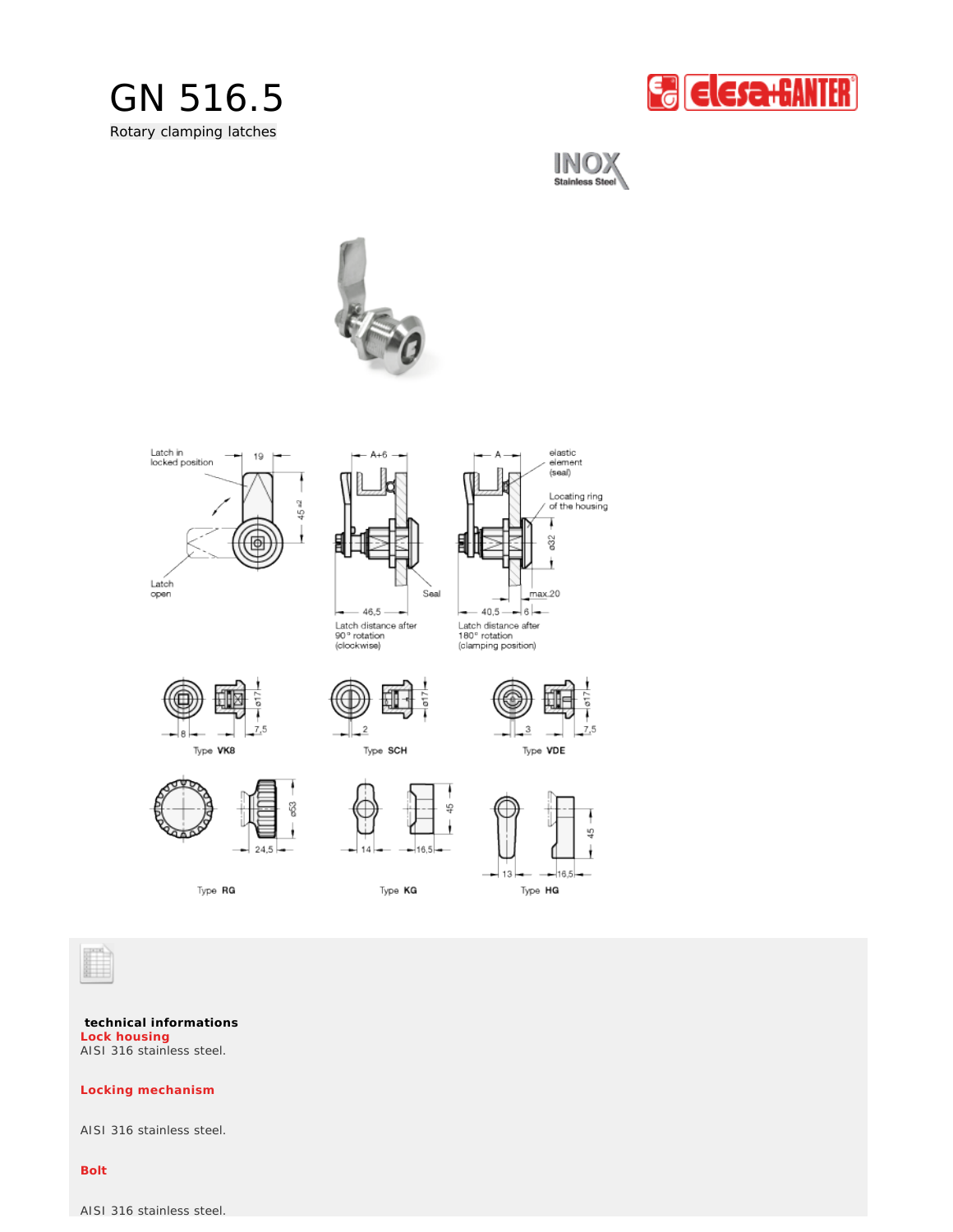AISI 304 stainless steel.

## **All handles (Version RH/KG/HG)**

Plastic, Polyamide based (PA), black, matte finish.

**Cover cap**

Polyamide based (PA) light grey, matte.

## **Standard versions available**

- Type **VK8**: Operation with square spindle A/F8.
- Type **SCH**: Operation with slot.
- Type **VDE**: Operation with double bit (VDE5).
- Type **RG**: Operation with knurled knob GN 7336.
- Type **KG**: Operation with wrench.
- Type **HG**: Operatin with lever.

## **Accessories on requst**

Key GN 119.2

## *Features and applications*

The rotary clamping latches GN 516.5 have a closing mechanism which transfers the rotary movement of the operating element / key into a 90° turn and then into a 6 mm linear stroke.

This mechanism is designed for common applications such as making a tight and vibration-proof interlock in the end position (retaining position) in connection with an elastic element (door / casing seal).

9 latches with different cranks will cover latch distances (retaining zones) of between 19 and 41 mm. If the measured retaining position lies between two latch distances A, the next smaller value must be selected.

The rotary clamping latches GN 516.5 are supplied with the latch enclosed loose.

| <b>Standard Elements</b> | Main dimension | Weight                   |
|--------------------------|----------------|--------------------------|
| Description              | $\mathsf{A}$   | $\mathsf g$              |
| GN 516.5-19-VK8          | 19             |                          |
| GN 516.5-23-VK8          | 23             |                          |
| GN 516.5-27-VK8          | 27             |                          |
| GN 516.5-31-VK8          | 31             |                          |
| GN 516.5-33-VK8          | 33             |                          |
| GN 516.5-35-VK8          | 35             | $\overline{\phantom{a}}$ |
| GN 516.5-37-VK8          | 37             | $\overline{\phantom{a}}$ |
| GN 516.5-39-VK8          | 39             |                          |
| GN 516.5-41-VK8          | 41             |                          |
| GN 516.5-19-SCH          | 19             |                          |
| GN 516.5-23-SCH          | 23             |                          |
| GN 516.5-27-SCH          | 27             |                          |
| GN 516.5-31-SCH          | 31             |                          |
| GN 516.5-33-SCH          | 33             |                          |
| GN 516.5-35-SCH          | 35             |                          |
| GN 516.5-37-SCH          | 37             | $\overline{\phantom{a}}$ |
| GN 516.5-39-SCH          | 39             | $\overline{\phantom{a}}$ |
| GN 516.5-41-SCH          | 41             |                          |